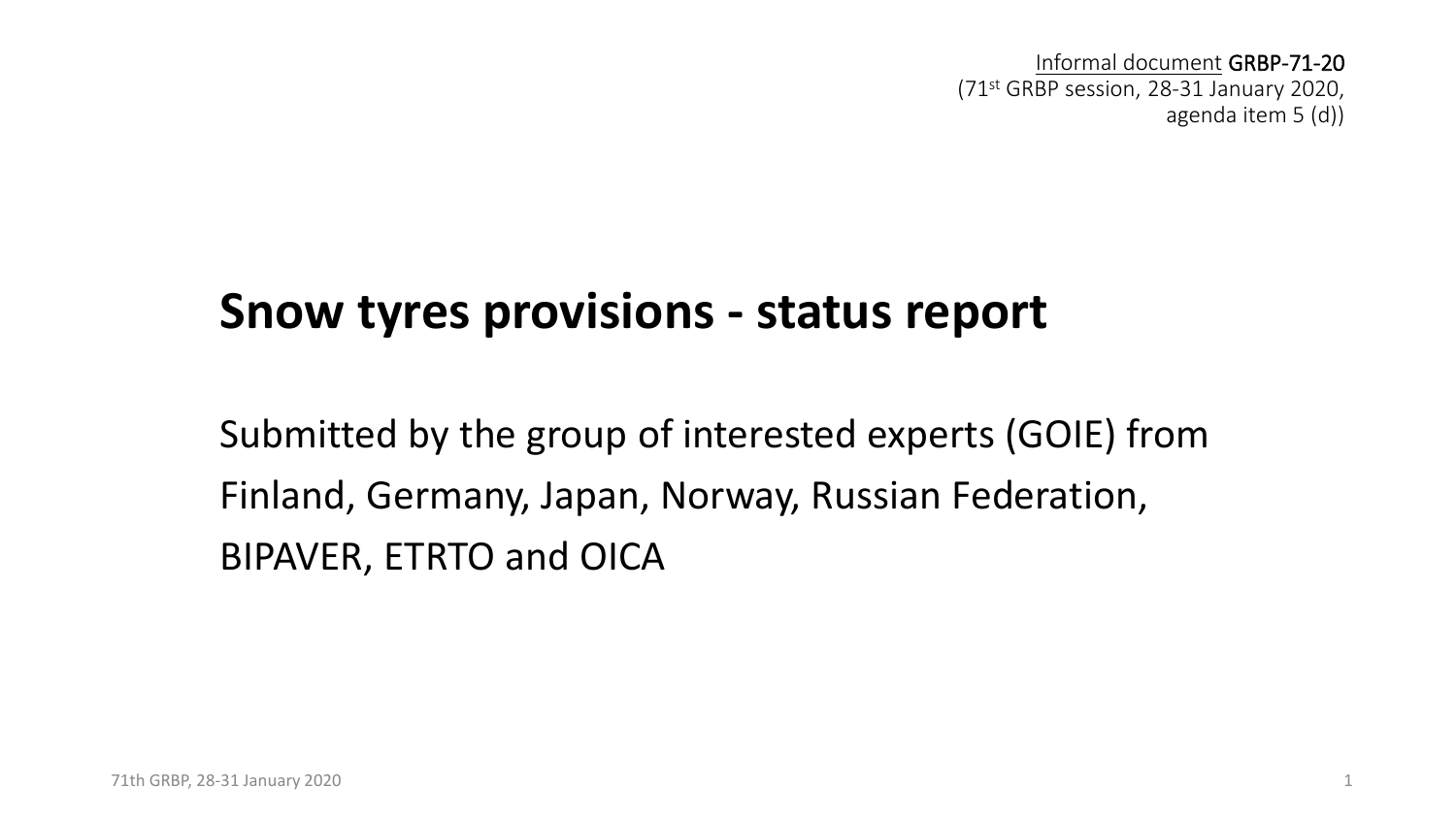# Objective of the considerations by the GOIE

- To develop snow tyre provisions in case if needed or required to **all** C1, C2 and C3 tyres (including retreaded tyres) for use on M , N and O vehicle categories, as it is already existing for snow tyres (R117) and to introduce the same provisions in R108 and R109.
- Designation of tyres for use in winter/snow conditions.
- Marking these tyres to reflect on their designation.
- **Appropriate qualification criteria for tyres designated for use in winter / snow conditions.**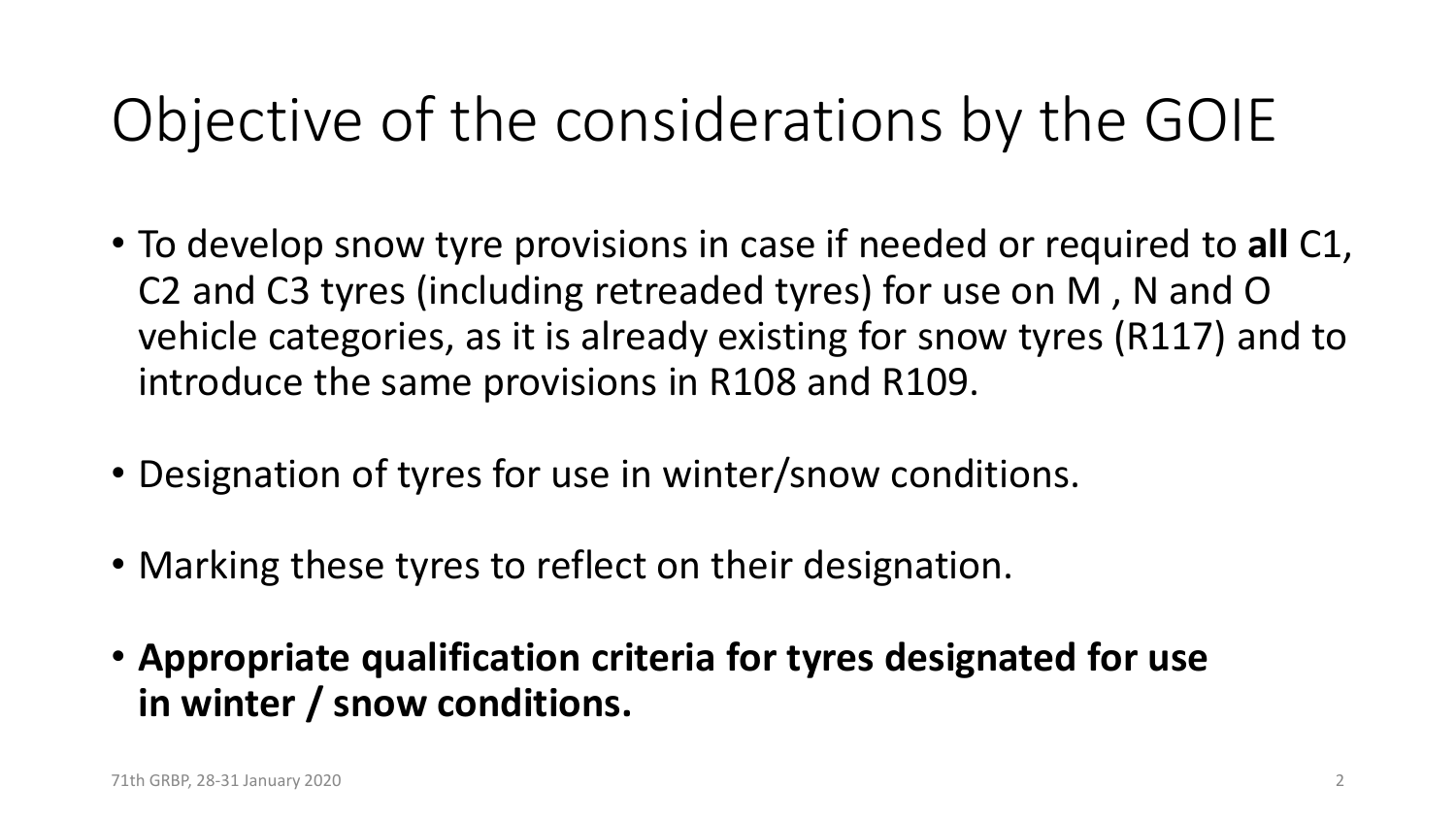### Activities related to this subject since 70<sup>th</sup> session of GRBP

- Meeting (in person + Webex) of interested experts, November 5<sup>th</sup> 2019 (9:00 – 16:00) hosted by ETRTO in Brussels; attended by delegations of Finland, Germany, Japan, Norway, BIPAVER, ETRTO and OICA; input to the meeting received from Russian Federation in written form.
- Meeting (Webex) of interested experts, December  $13<sup>th</sup>$  2019 (08:00 10:00) hosted by ETRTO; attended by delegations of Finland, Germany, Japan, Norway, Russian Federation, BIPAVER, ETRTO and OICA; input to the meeting received from Sweden in written form.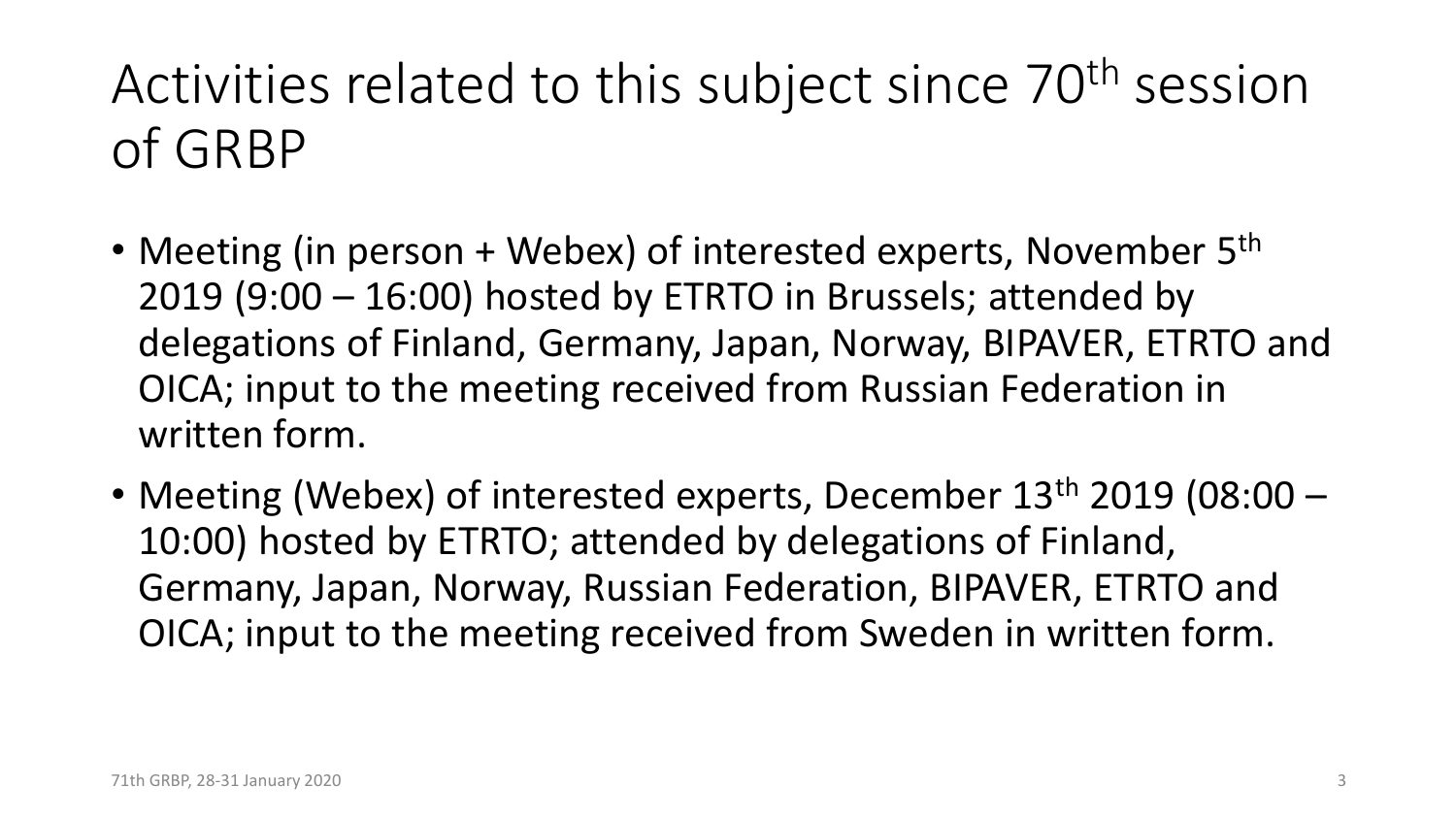## Status of questions raised during 70<sup>th</sup> session of GRBP

- EC raised the question on the new proposed noise limits (allowances) proposed by GOIE, that are considered as a less stringent and need to be aligned with the new GSR.
- Netherland raised the question how GOIE established the new limit values and based on which data.
- Switzerland raised the question why additional limit value benefits need to be introduced as these tyres already designed for harsh surfaces.
- OICA asked for explanation, what is exactly this new class.
- => Action: GOIE has prepared additional explanations and evidence to be presented to EC<br>and to GRBP.
- China stated that selection of tyres used for R51 noise tests and wording for definitions in<br>R54, R30 and R117 are confusing; GOIE need to consider Informal document GRB 68-02.
- => Action: OICA will prepare informal document considering the response to China document GRB 68-02 and amendment proposal to R51 and R117.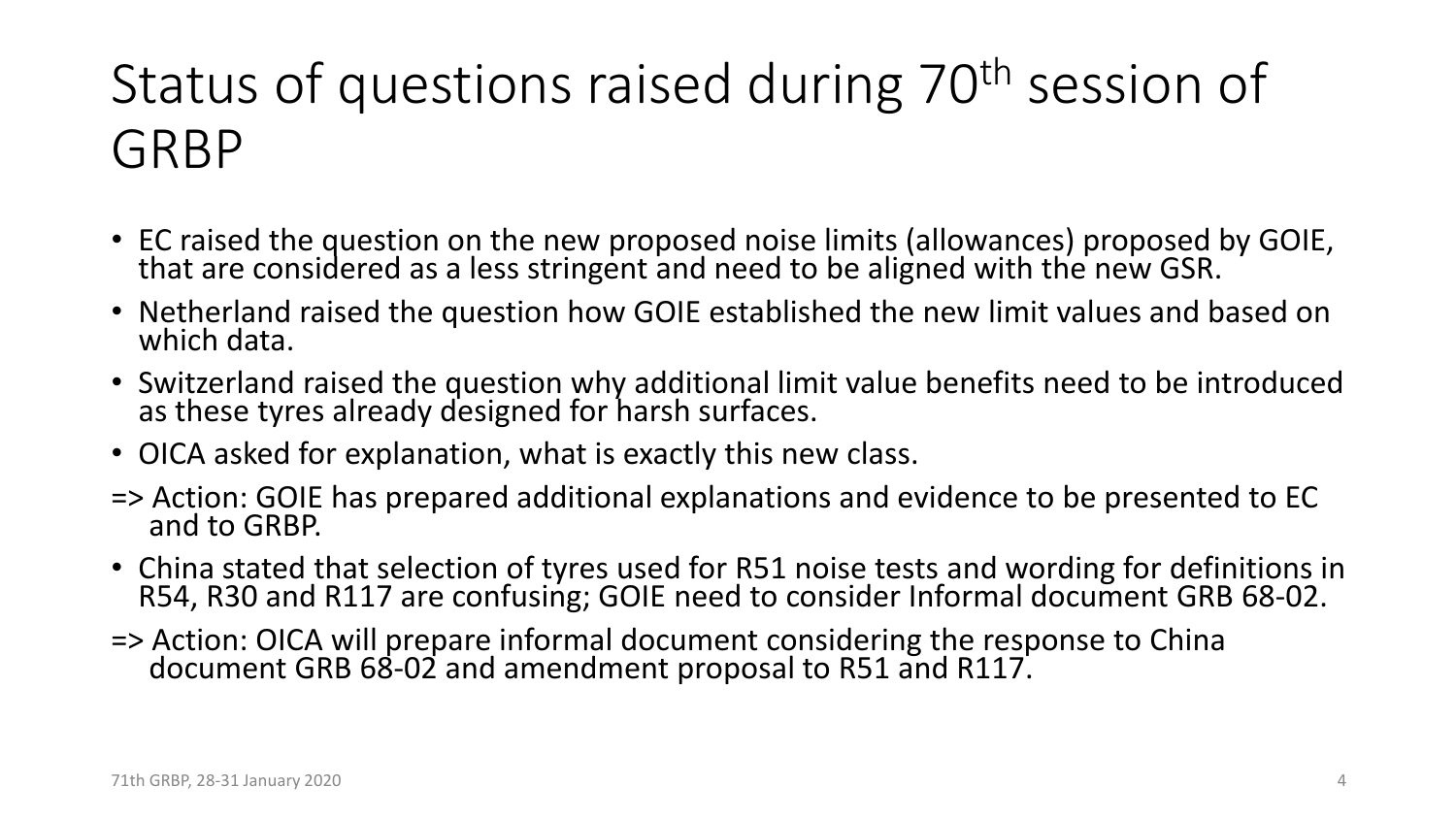## Status of request directed to CP´ s by GOIE during 70th session of GRBP

- GOIE requests opinion of CP's without representation in the GOIE on the necessity of integrating Professional Off Road (POR) tyres in Regulation No. 117 for snow performance only, in order to assess the cost-benefit ratio for developing new test methods => **no reply so far.**
- GOIE invites CP's to share their experiences on use of POR tyres in winter conditions, if available, to GRBP => **response from Norway, Russian Federation and Sweden was received.**
- GOIE requests opinion of CP's without representation in the GOIE on integrating studded tyres in Regulation No. 117 for snow performance only, concerning potential issues for WVTA and road use / traffic regulations => response from OICA was received during GOIE Meeting November 2019, and **response from Russian Federation as the only CP.**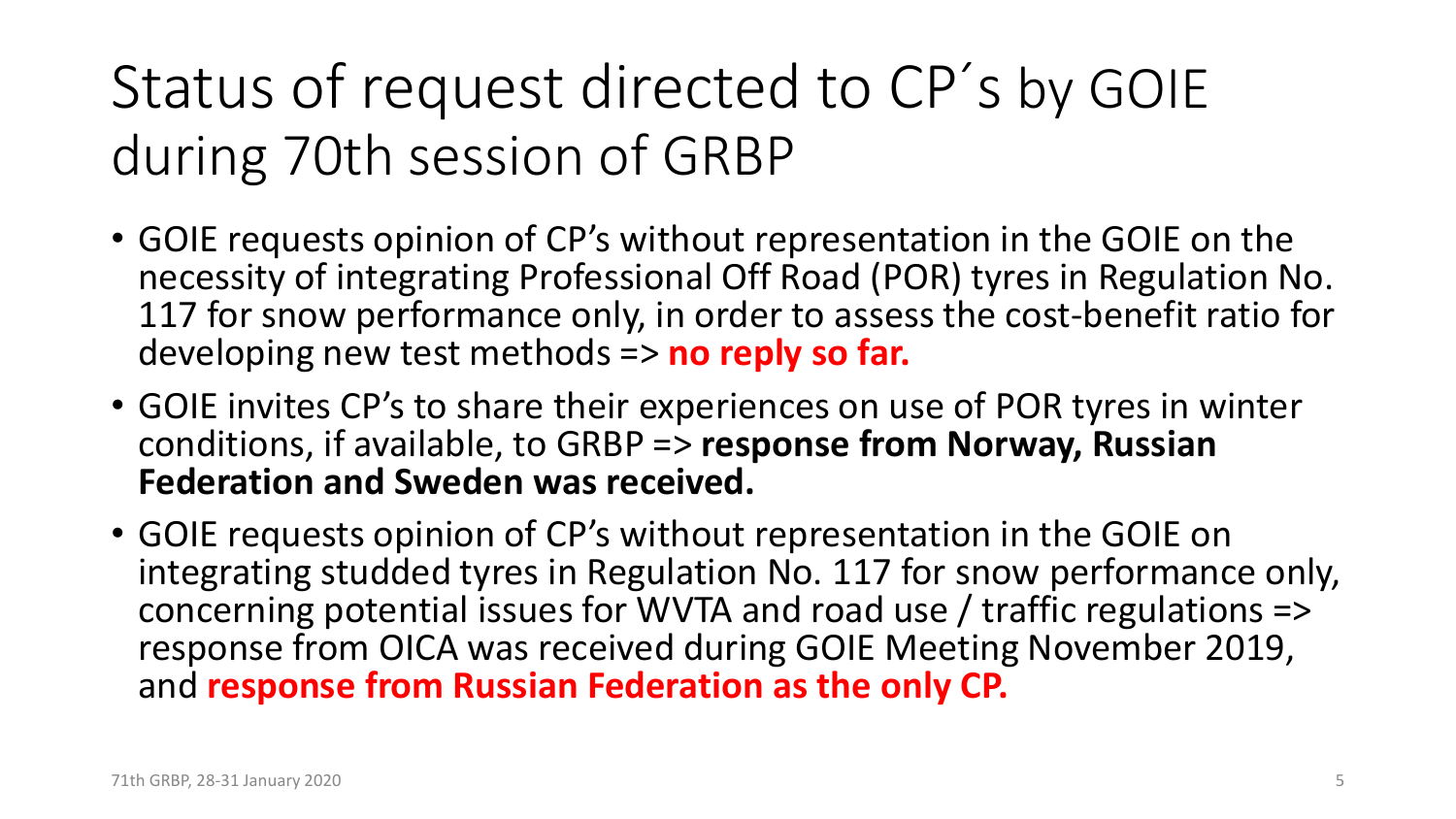# Outcome of the GOIE meetings

GOIE agreed:

- not to integrate Professional Off Road (POR) tyres in Regulation No. 117 for snow performance only and to keep the decision, taken by GRRF during 74<sup>th</sup> session, to exclude (POR) tyres from Regulation No. 117 concerning application to all performance criteria.
- not to develop a new test method for snow performance for crane tyres not in the scope of Regulation No. 117.
- that all investigations to consider all tyre categories have been completed for new tyres, and need to be adapted for retreaded tyres (R108 and R109).

Subject for endorsement by GRBP:

• to establish a new Task Force for drafting new "Regulation on Uniform provisions concerning the approval of studded tyres with regard to snow performance"; The proposal from the GOIE is to assign the duties of the Chair and Secretary to Finland / ETRTO.